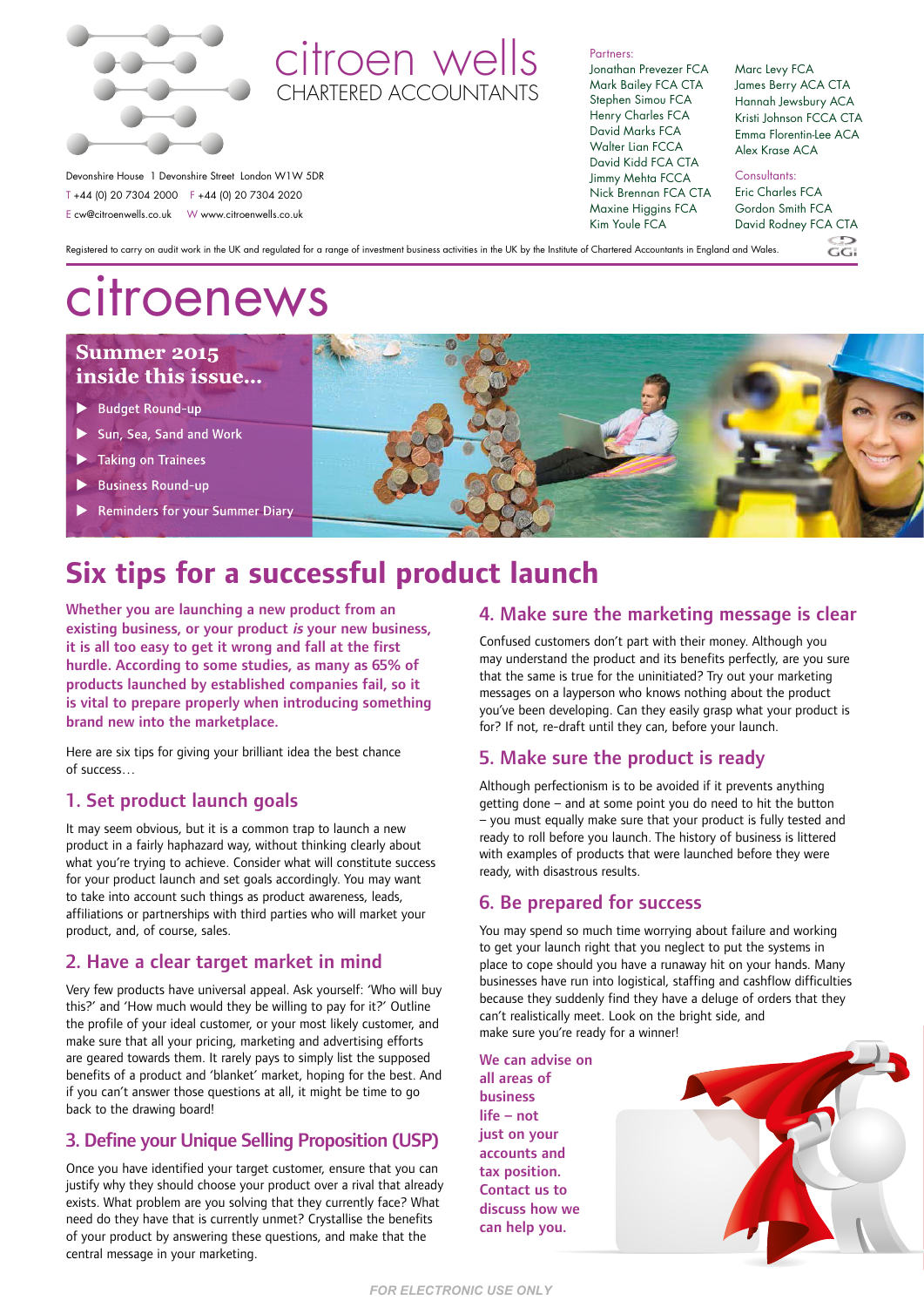### **2015 Budget Round-up**

Chancellor George Osborne unveiled a series of measures affecting businesses and individuals in his March 2015 Budget. Here we outline some of the more significant points from the Budget statement together with some key measures that have recently come into force.

### **Business measures**

### Research and development (R&D)

With effect from 1 April 2015, the rate of the above the line R&D credit increased from 10% to 11% and the rate of the small and medium (SME) scheme increased from 225% to 230%.

### Venture capital schemes

The Government will, subject to state aid approval, make amendments to the Seed Enterprise Investment Scheme (SEIS), Enterprise Investment Scheme (EIS) and Venture Capital Trusts (VCTs) so that:

- companies will need to be less than 12 years old when receiving their first EIS or VCT investment, except where the investment will lead to a substantial change in the company's activity
- total investment received under the tax advantaged venture capital schemes is capped at £15m, increasing to £20m for knowledge-intensive companies
- the employee limit for knowledgeintensive companies is increased from 249 to 499 employees
- all investments are made with the intention to grow and develop a business
- all investors are 'independent' from the company at the time of the first share issue.

In addition, with effect from 6 April 2015 there is no longer a requirement for 70% of the funds raised under SEIS to have been spent before EIS or VCT funding can be raised.

### The end of the tax return

It was announced that by the end of the next Parliament, every individual and small business will be able to see and manage their tax affairs through a digital account, removing the need for annual tax returns.

Under the plans, by early 2016 all of the UK's five million small businesses and the first ten million individuals will have access to their own digital tax account. It is intended to be simple, personalised and secure, offering an increasing range of integrated services. Agents will be able to act on behalf of individuals when managing these digital accounts.

THE SERVER ON DEVISION

### Changes to employer NICs

From 6 April 2015 employers are no longer required to pay Class 1 secondary national insurance contributions (NICs) on earnings paid up to the upper secondary threshold to any employee under the age of 21. This applies to both existing employees and new staff taken on by employers. No individual's state pension entitlement will be affected by the measure.

Meanwhile, from April 2015 the £2,000 annual Employment Allowance for employer NICs is extended to care and support workers.

From April 2016 employer NICs up to the upper secondary threshold for apprentices aged under 25 will be abolished.

### **Personal measures**

### Help to Buy: ISA

A new Help to Buy: ISA will be available through banks and building societies and is designed for people saving for their first home. It has the following features:

- a monthly maximum saving limit of £200 with an opportunity to deposit an additional £1,000 when the account is first opened
- the Government will provide a tax-free contribution equal to 25% of the total amount saved in a Help to Buy: ISA (so for every £200 saved, the Government will contribute a bonus of £50)
- the maximum bonus is capped at £3,000 and there will be a minimum bonus amount of £400
- the bonus will apply to both the amount a person saves into their Help to Buy: ISA and the interest that is built up during the period it is open
- there is no limit on how long the account can remain open.

For basic rate taxpayers, this will be equivalent to saving free of tax for their first home. Accounts will be limited to one per person rather than one per home so those buying together can both receive a bonus. The scheme is available for those saving to buy a first home in the UK worth up to £450,000 in London or £250,000 elsewhere in the UK.

### Personal Savings Allowance

In April 2016, a tax-free Personal Savings Allowance will be introduced for interest income. This applies for up to £1,000 of a basic rate taxpayer's savings income and up to £500 of a higher rate taxpayer's savings income each year. It will not be available for additional rate taxpayers, but will be in addition to the tax advantages currently available to savers from ISAs.

From April 2016 banks and building societies will no longer automatically take 20% in income tax from the interest earned on individuals' non-ISA savings.

### Pension changes

As of 6 April, individuals aged over 55 have been given new pension freedom, allowing them to decide what to do with their savings and removing the requirement to buy an annuity.

### Please contact us to discuss how the measures announced in the Budget may affect you and your business.

**Disclaimer:** *The measures detailed above were announced in the March 2015 Budget and stand to be implemented at the time of this newsletter going to print. In the event of a second Budget by a new government following the General Election, the measures may be subject to change.*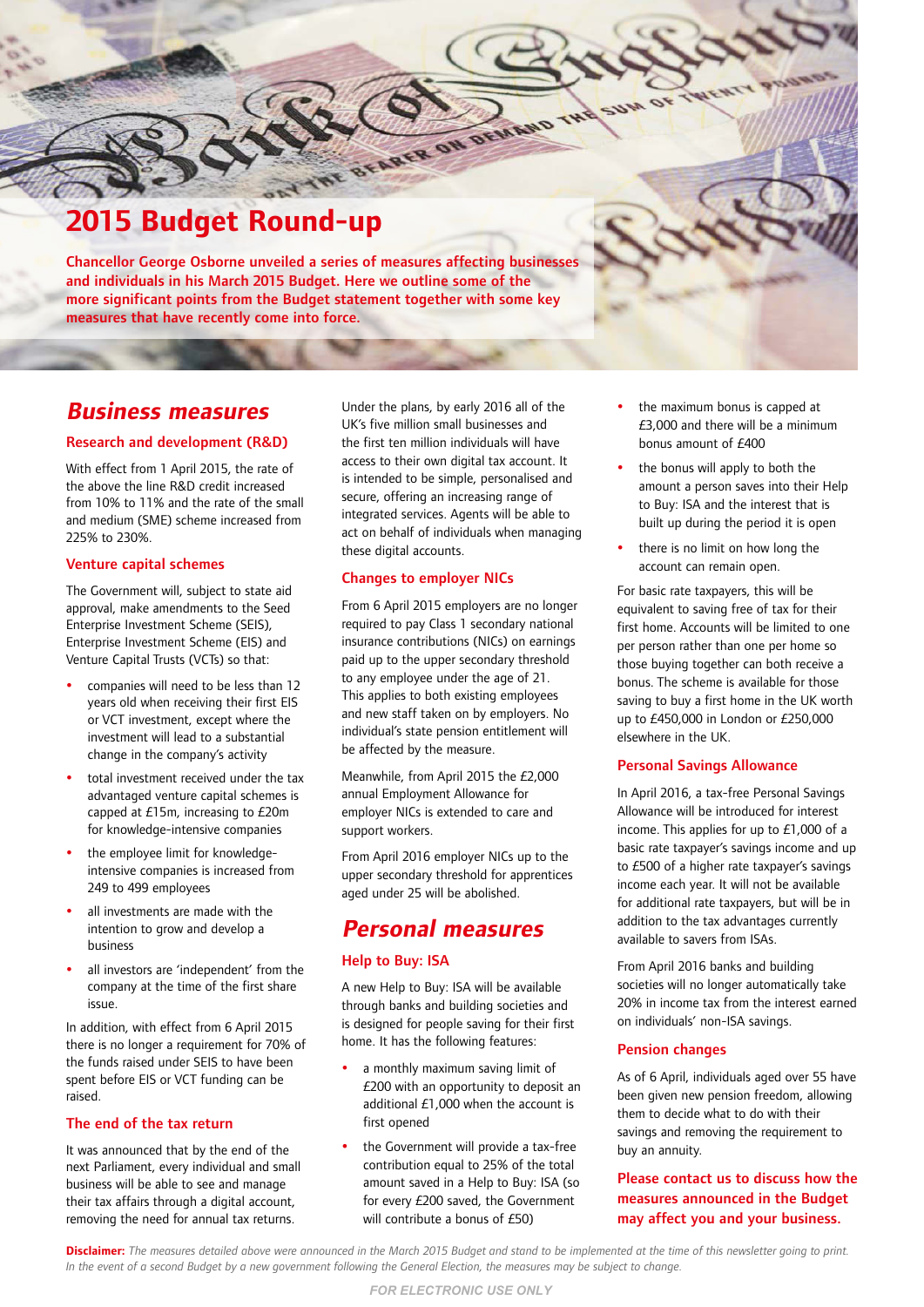### **Sun, sea, sand…and work**

Whether the Summer represents a busy time for your business, or alternatively offers a chance to reflect and make plans for the future, here we offer some Summer tips on how your business can make the

best use of this period – and help to make this year the most successful yet.

### Going abroad



Could international trading be the next step for your business? The new VAT Mini One Stop Shop (MOSS) makes providing digital services throughout Europe a much more

streamlined process from a tax point of view. A wider scope means a wider potential customer base. However, as with most aspects of business, proper research is necessary before you start jet-setting.

### Buckets and spades

Is now the time to think about renovating your business premises? With a number of employees on holiday it could be the ideal moment to make those vital changes without disturbing the workforce. Don't forget that claiming relief on the cost of refurbishment can be a very effective way to lower your tax bill.

### Venturing off the beaten track

Smaller businesses often have the potential to adapt more readily to their customers' needs. If you have additional time on your hands, consider conducting customer surveys and market research – this may be the time for that vital product launch to boost your Summer figures. Cross-selling existing products could also improve slow sales figures without the need for extensive innovation. Also take time to consider what other demographics your services could appeal to.

### An insurance policy

You wouldn't think of going on holiday without an appropriate travel insurance policy. In a similar way, you can help to protect your business through regular analysis and effective forward planning. Taking the time now to analyse your business's performance and to put in place strategies for the future will help your business to thrive.

### Keeping in touch

Modern technology and the growing trend towards achieving a work-life balance mean businesses with a well-known flexible working policy are increasingly likely to attract the best talent. Even when you're out of the office it doesn't mean you have to be out of the loop. Laptops, tablets and mobile devices could be your key to effective management, and an effective team, wherever you are in the world. Just remember to switch off now and again!

### Holiday jobs

If you are facing a gap in the workforce, then hiring a student or intern during the Summer period may allow you to tackle essential projects, or those which may not otherwise have been

*FOR ELECTRONIC USE ONLY*

priorities. It will be valuable experience for them, and could be a source of innovation for you. The best young talent will be eager to make headway into the business world, with possible future benefits for your team.

### **Save tax when taking on trainees**

In recent years the Government has introduced various incentives for smaller businesses to take on apprentices and young employees. From 6 April 2015 when you employ someone aged 20 or younger you won't have to pay employers' NICs on their wages (up to £42,385 per annum). But did you know that there is also a tax break available for trainees which can result in a saving for the employer?

A longstanding tax exemption exists for 'scholarship income'. An HMRC statement of practice sets out the conditions but, in particular, relevant courses include sandwich courses as well as full time education and so are potentially relevant for work-related training. You can pay employees up to £15,480 free of tax and NICs for periods when they are undergoing training for their job at an educational establishment which is open to the public (such as a university or a technical college).

The exemption applies only if the following conditions are met:

- the training course must be for a period of at least one year
- the employee must attend the course for at least 20 weeks on average over the period of the course
- the amounts paid in relation to the periods of training must not exceed £15,480 per year.

The aim of the exemption is to enable a trainee to pay for their lodging, subsistence and travelling costs out of income which has not been taxed.

You may be able to reduce the wages you pay the trainee during the weeks they work for you, and increase the amount you pay them while they're training, and thereby lower your overall cost through the tax and NIC savings. It is important to be aware, however, that you must pay the trainee at a rate no less than the National Minimum Wage (NMW) during the weeks they are working for you.

### Case study

Skinner Ltd is a small widget-making company that takes on Lizzie, age 20, who will be attending a sandwich course to help her be trained for her work. The company is considering paying her £15,000 per annum. If it pays her a wage of £3,000 during the 20 weeks she attends a course and £12,000 for the rest of the year, this gives Lizzie net income of £14,247 and, with employers' NICs, it costs Skinner Ltd a total of £15,537. These figures are rates applying for 2015/16.

Alternatively, Skinner Ltd could pay Lizzie the National Minimum Wage at £6,566 (160 working days x 8 hours x £5.13), and increase the amount it pays her during her training periods to  $E7,681 -$  Lizzie would still end up with £14,247. The tax and NIC savings for the trainee and the reduction in employer NIC have allowed the employer to reduce the cost of employing her by £1,290.

In addition to the value a young employee can bring to your business, there are tax breaks available – talk to us if you would like more advice.